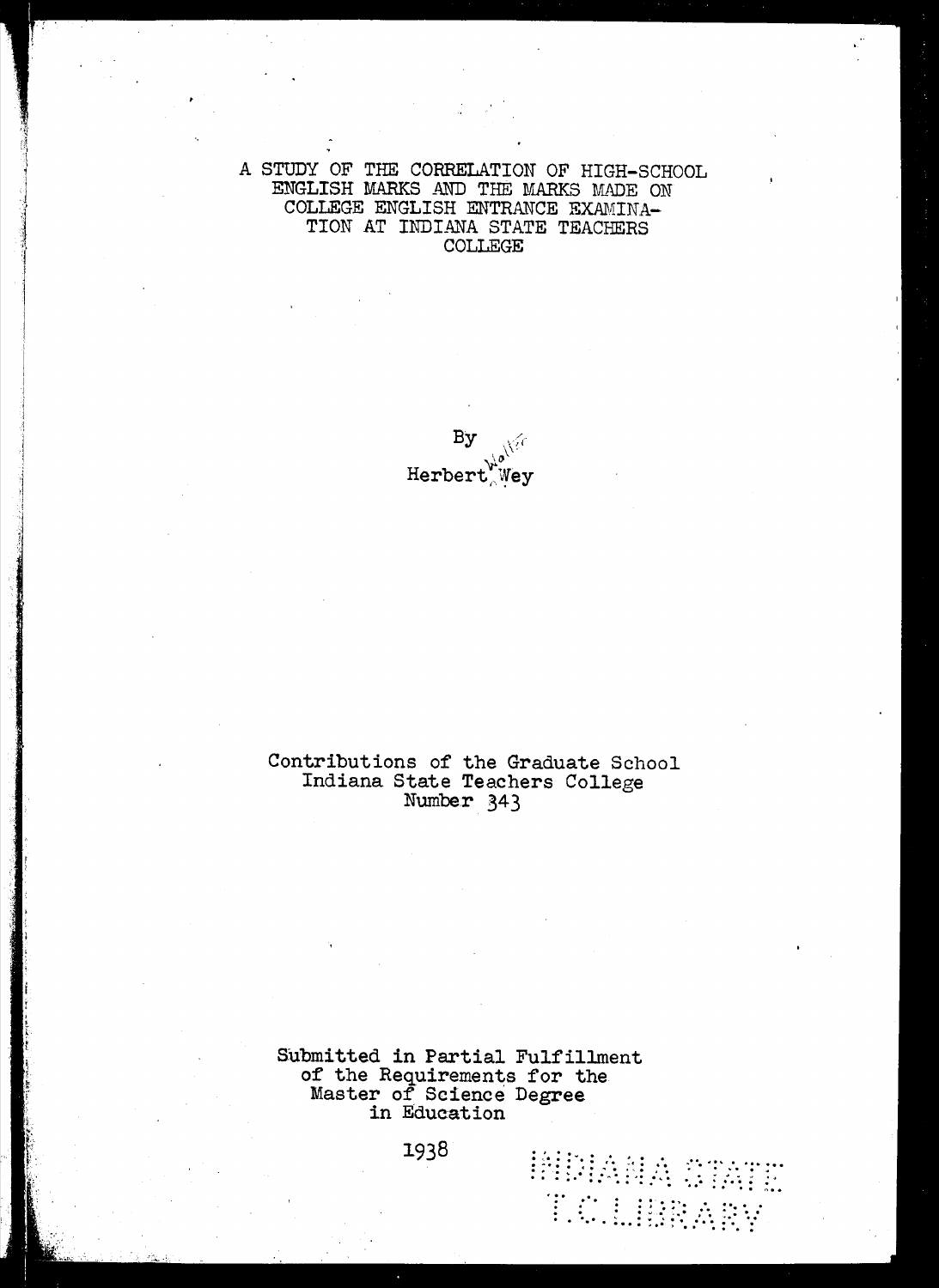Herbert Wey The thesis of \_\_\_\_\_ Contribution of the Graduate School, Indiana State Teachers College, Number 343, under the title A Study of the Correlation of High-School English Marks and the Marks Made on College English Entrance Examination at Indiana State Teachers College is hereby approved as counting toward the completion of the Master's degree in the amount of  $8$  hour's credit.

Committee on thesis: R. Shannon amsey Chairman Morgan inc 27, 1938. Date of Acceptance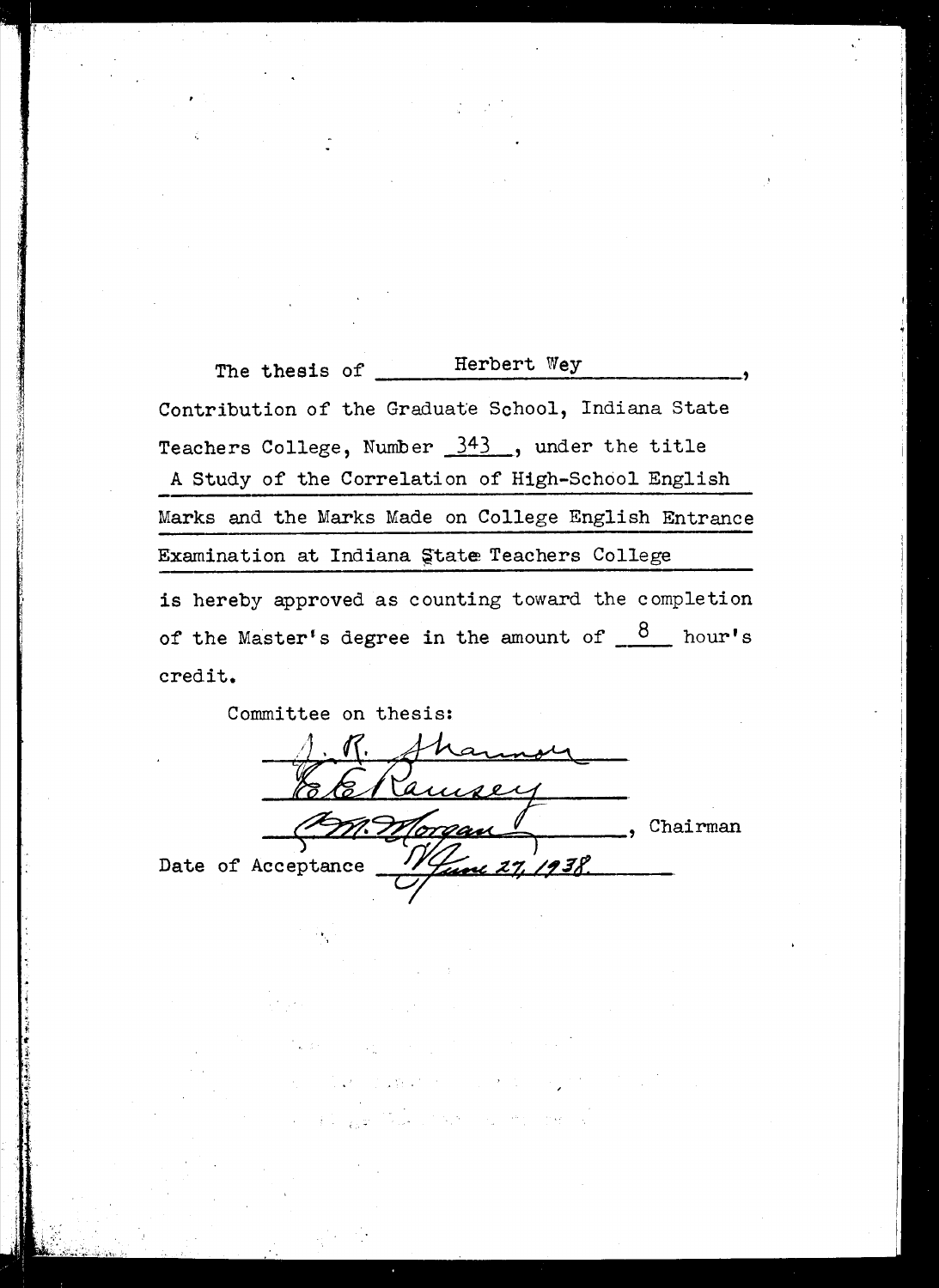#### TABLE OF CONTENTS

| CHAPTER | PAGE                                                           |
|---------|----------------------------------------------------------------|
| I.      | INTRODUCTION<br>ı                                              |
|         | Purpose of the study<br>ı                                      |
|         | Other related studies<br>$\mathbf{3}$                          |
|         | Limitations of the study<br>4                                  |
| II.     | 6<br>METHOD AND PROCEDURE                                      |
|         | 6<br>Collection of data                                        |
|         | 6<br>Sources of data $\ldots$                                  |
|         | 6<br>Selection of data $\ldots$                                |
|         | The question aire $\cdots$<br>10<br>$\bullet$ .                |
|         | Statistical procedure<br>11<br>$\cdot$ $\cdot$ $\cdot$ $\cdot$ |
|         | 11<br>Presentation of data                                     |
|         | Correlation between high school English                        |
|         | grades and the scores made on freshman                         |
|         | 11<br>English entrance examination $\cdots$ .                  |
|         | Correlation between 11-B composition and                       |
|         | grammar courses at Wiley, Garfield, and                        |
|         | Gerstmeyer Technical high schools and                          |
|         | decile rankings of pupils on freshman                          |
|         | 12<br>English entrance examination $\cdots$                    |
|         | Correlation between the marks made in                          |
|         | debating ar public speaking with the                           |
|         | decile rankings made on the freshman                           |
|         | college English entrance examination<br>13                     |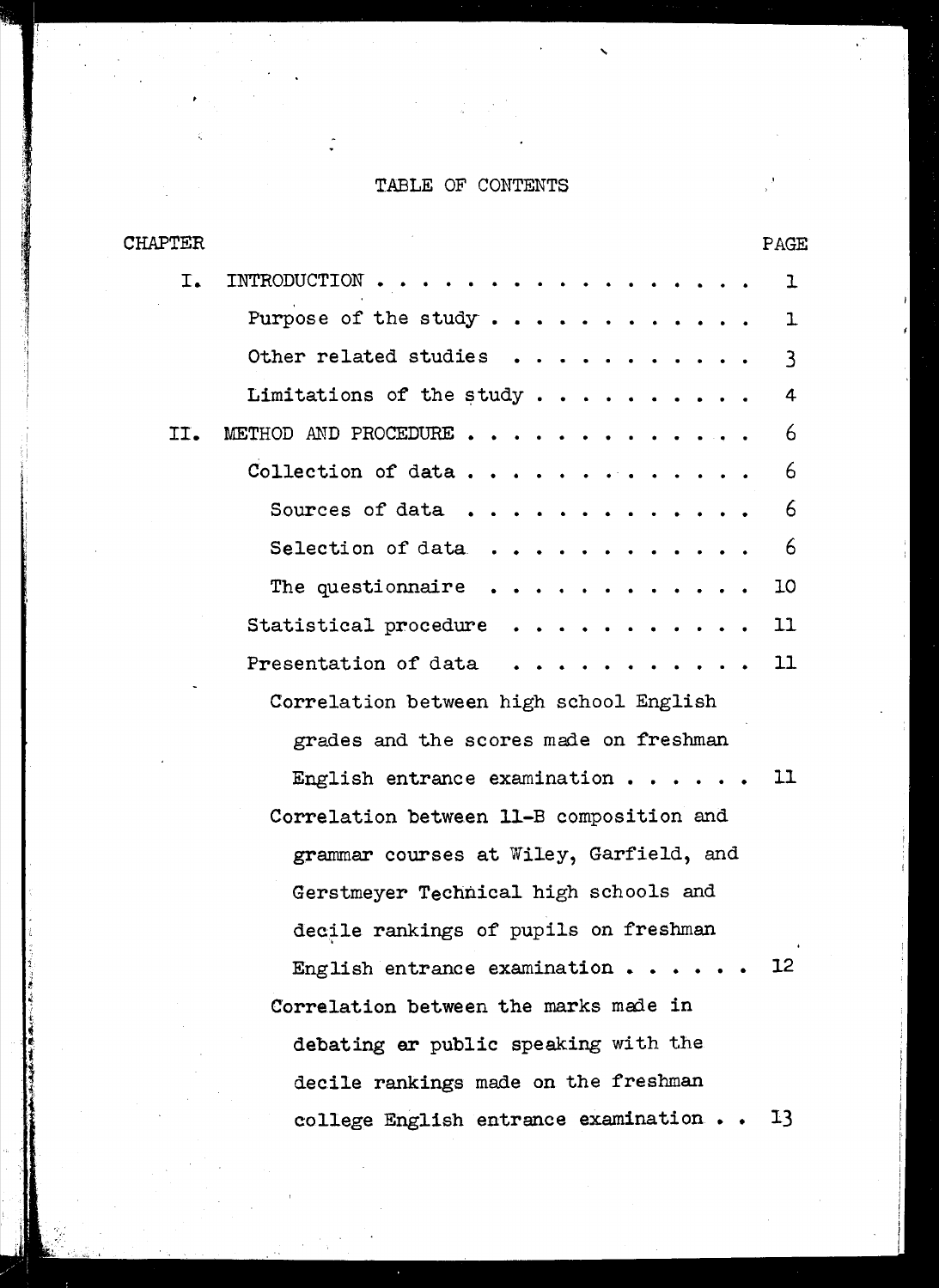| CHAPTER | <b>PAGE</b>                        |  |
|---------|------------------------------------|--|
|         | Comparison of correlations 14      |  |
|         | CONCLUSIONS AND RECOMMENDATIONS 16 |  |
|         | Conclusions 16                     |  |
|         | Recommendations 16                 |  |
|         | $BIBLIOGRAPHY$ 18                  |  |

 $\hat{\mathcal{A}}$ 

 $\hat{\mathbf{r}}$ 

 $\ddot{\phantom{0}}$ 

 $\frac{1}{2}$ 

 $\frac{1}{2}$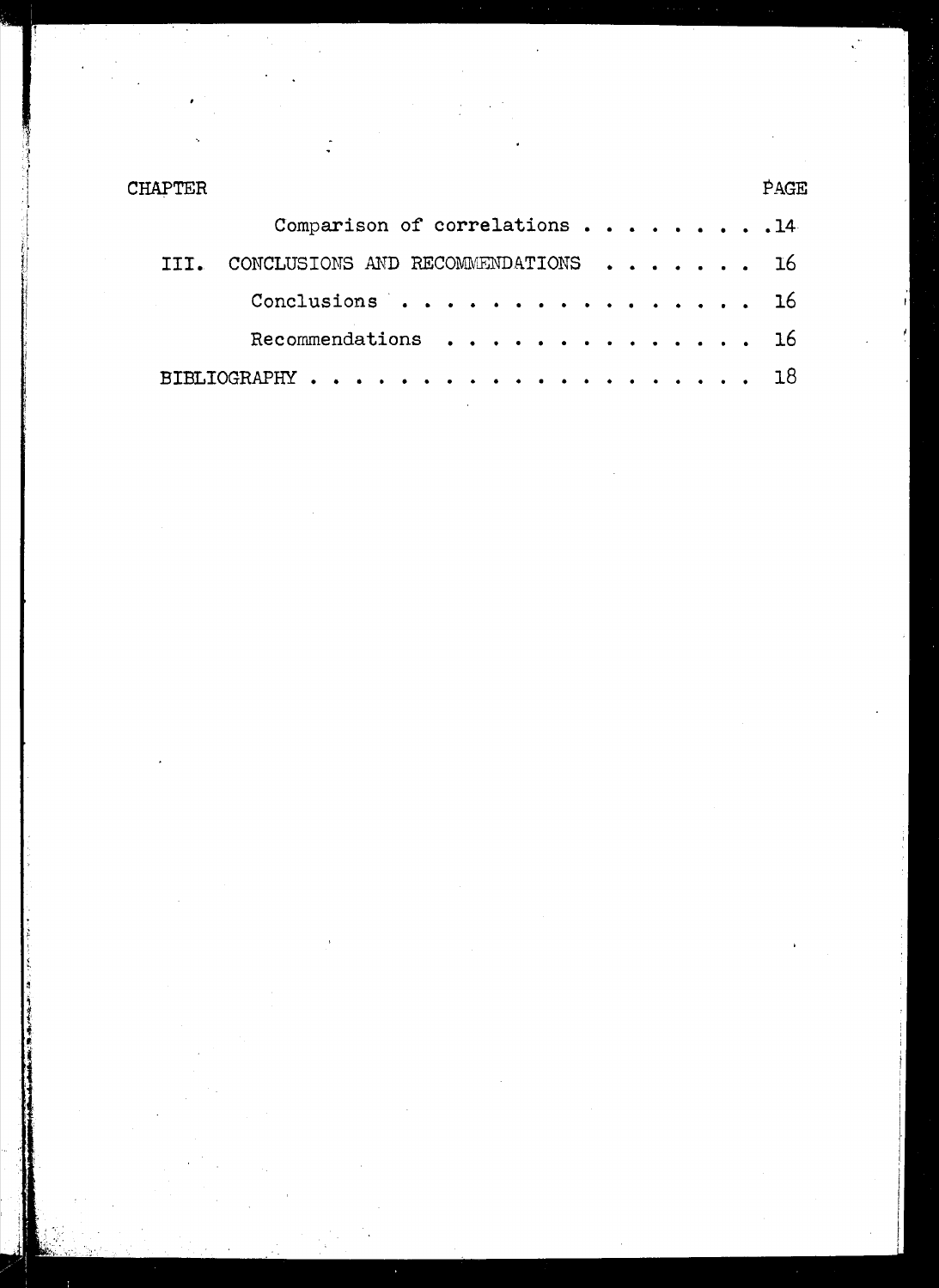## LIST OF TABLES

| TABLE | PAGE                                                 |
|-------|------------------------------------------------------|
|       | I. Difference in Percentage Values of Letters        |
|       | Given by Eight High Schools $\ldots \ldots \ldots$ 8 |
|       | II. Coefficients of Correlations between Scores      |
|       | Made on Freshman English Entrance Examination        |
|       | and Marks Made in Certain High-School                |
|       | English Subjects 14                                  |

n ing

 $\tau_{\rm g}$ 

 $\sim 10^6$ 

 $\mathcal{L}_{\text{max}}$ 

 $\mathcal{P}_{\text{out}}$ 

 $\mathcal{L}_{\mathrm{L}}(\mathbf{v})$  and  $\mathcal{L}_{\mathrm{L}}(\mathbf{v})$ 

篇30分钟(30分) (1) (1) (1) 化设

 $\label{eq:1} \text{where } \hat{u} = \hat{u}^{\dagger} \hat{u}^{\dagger} \hat{u}^{\dagger} = \hat{u}^{\dagger} \hat{u}^{\dagger} \hat{u}^{\dagger} + \hat{u}^{\dagger} \hat{u}^{\dagger} \hat{u}^{\dagger} \hat{u}^{\dagger} + \hat{u}^{\dagger} \hat{u}^{\dagger} \hat{u}^{\dagger} \hat{u}^{\dagger} \hat{u}^{\dagger} + \hat{u}^{\dagger} \hat{u}^{\dagger} \hat{u}^{\dagger} \hat{u}^{\dagger} \hat{u}^{\d$ 

 $\mathcal{L}^{(2)}=\left\langle \mathcal{L}_{\mathcal{L},\mathcal{L}}\mathcal{L}_{\mathcal{R}}^{\mathcal{L}}\right\rangle _{1}\otimes\cdots\otimes\mathcal{L}_{\mathcal{L},\mathcal{L}}^{\mathcal{L}}$ 

tiséd.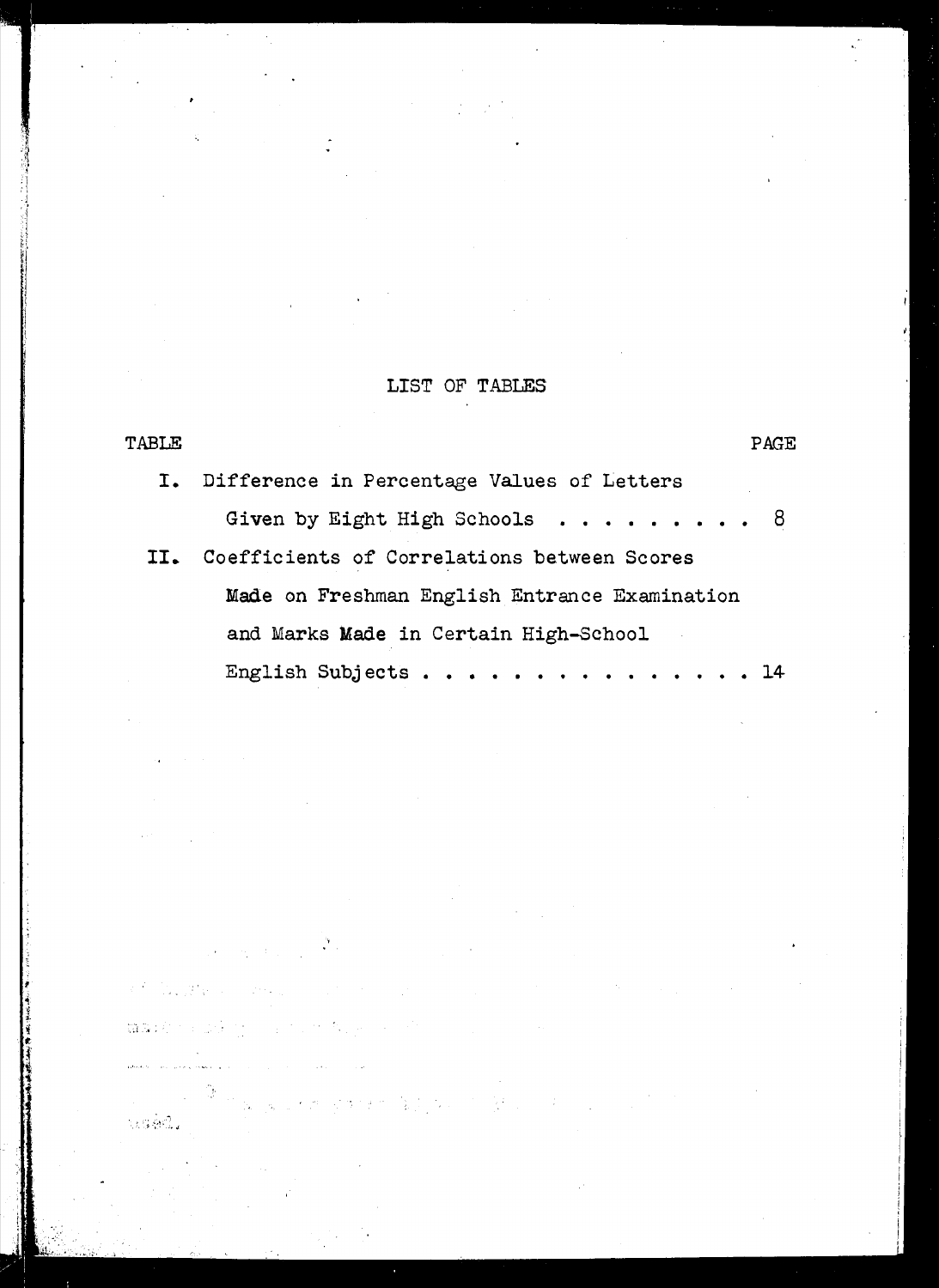#### CHAPTER I

#### INTRODUCTION

During the past generation success in the various highschool subjects has been measured with increasing objectivity. Much of the interest in this type of work has been brought about by the desire to predict success in college on the basis of high-school achievement.

At Indiana. State Teachers College the freshman English classes ranked higher in the number of failing grades than other freshman classes for the few terms that data were obtained.<sup>1</sup> Thus the question arises: Are pupils given high grades in English in high school only to have their hopes blasted by a freshman college English examination, or vice versa? In light of the fact that the failures are so high in freshman English, one might conclude that English is one of' the stumbling blocks of many freshmen who enter Indiana State Teachers College.

#### I. PURPOSE OF THE STUDY

Some authorities contend that one may predict the success of high-school students by studying the marks that the pupils made during their high-school careers.

 $``$   $\vdots$   $\vdots$ 

 $\mathbb{C}$  ,  $\mathbb{I}$  ,  $\mathbb{R}$   $\mathbb{R}$  ,  $\mathbb{R}$  ,  $\mathbb{R}$  ,

.~, : ~." ) '" • J .'.J " Data for years 1934, 1935, 1936, and 1937 were used.' I:.,; ';;..' ',-'

"'I

••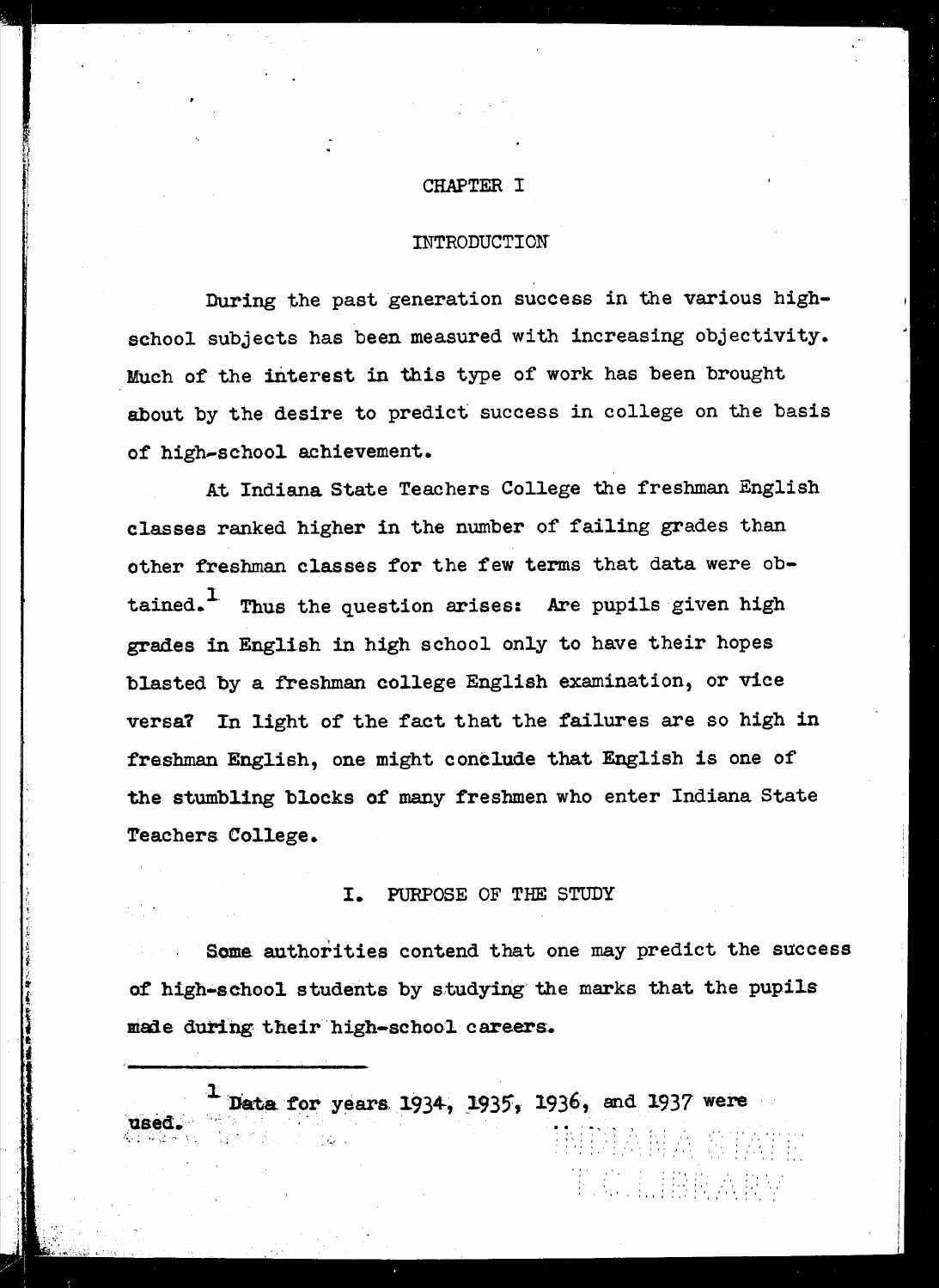A, letter from Dr. H. L. Creek of Purdue University states that the Purdue Division of Educational. Reference·'reports that there is little difference between the average highschool grade and the success in college courses.

A study made by Mildren B.  $0rr^2$  of Indianapolis, Indiana. reported that:-

success in college. 1. Success in high school does not in itself mean

2. The correlation .588 indicates a positive relationship between high-school and college averages. It also indicates that all students making high averages in high-school do not make correspondingly high averages in college.

3- The efficiency of predicting success in college on the basis of success in high school is 19.2 per cent which is' more efficient than selection by chance.

Dr. Creek's statement and Miss Orr's study tend to indicate that there is some relationship between high-school success and college success.

classes. The purpose of this study is to determine the possibility of predicting success on the college freshman English examination on the basis of the marks received in high-school English

J

The study is divided into three parts: first, to find the correlation of a composite score of the high-school English

2 Mildred B. Orr, "The Relation of Success in College to Success in High School." Educational Law and Administration. 4:42-3, April, 1936.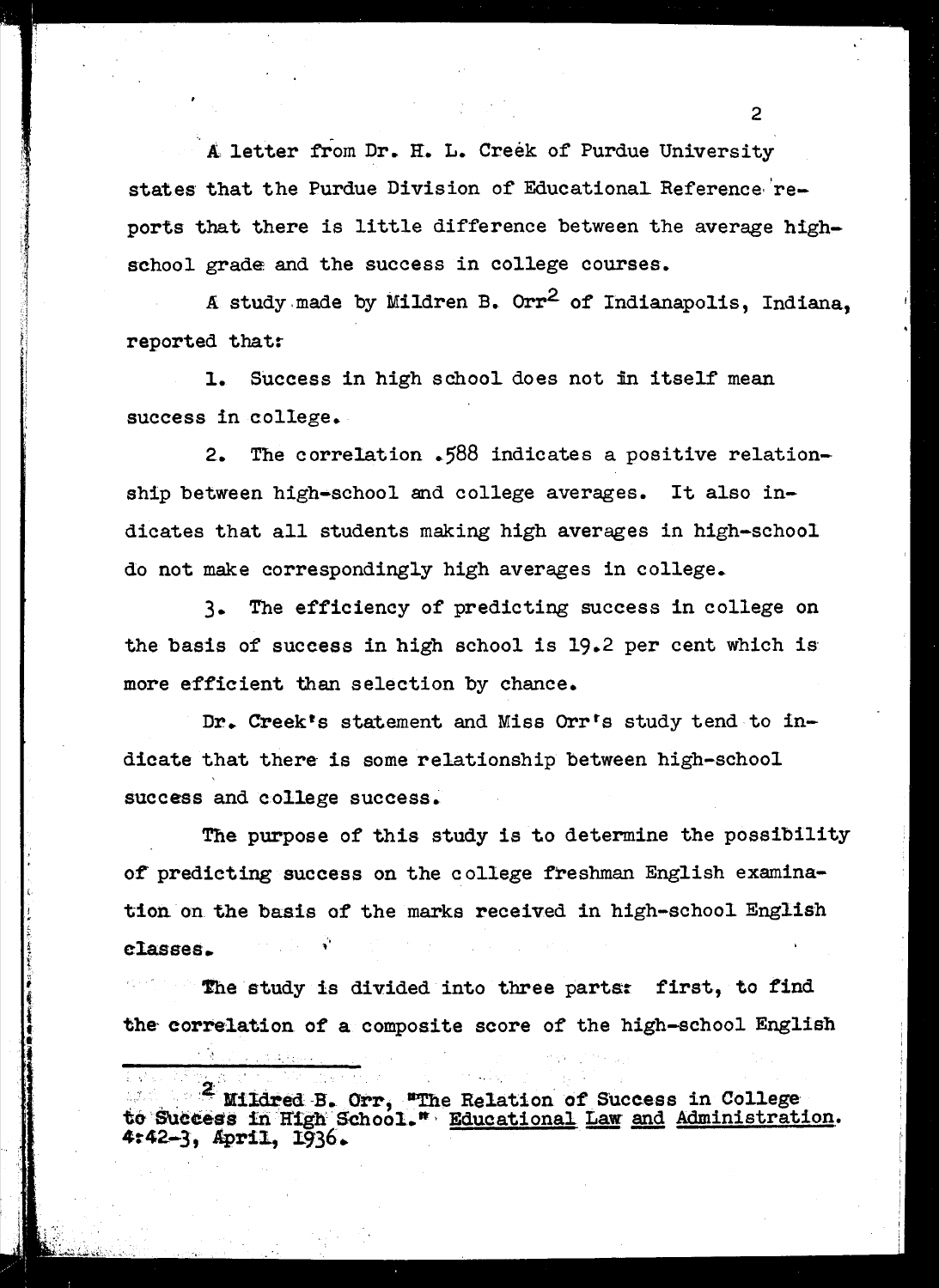grades made by pupils during the first three years of highschool work with their score made on the freshman English entrance examination at Indiana State Teachers College; second, to find the correlation of Il-B English grades made by pupils in Wiley, Garfield, and Gerstmeyer Technical high schools with their scores made on the freshman English entrance examination at Indiana State Teachers College; third, to find the correlation of the public speaking or debating grades made by pupils in high-school with their scores made on the freshman English entrance examination at Indiana State Teachers College.

#### II. OTHER RELATED STUDIES

Elizabeth Crawford Hevlem<sup>3</sup> made a study in which an analysis of freshman English requirements in 122 colleges was presented. In replies to 194 questionnaires sent to 194 chairmen of freshman English committees, she found that nearly all the chairmen listed deficiency in preparation of their freshmen pupils in English as the chief problem.

In a study of 280 freshmen of Colorado State Teachers College of Education during the years of  $1934-1935$ , it is reported that, a correlation of .724 was found between the average scholastic grade ahd the scores made on the freshman English entrance examination and the psychological examination. This

<sup>3</sup> Elizabeth Crawford Heylem, "An Analysis of Present Practices and Tendencies in Freshman English in Certain Colleges and Universities." Masterts thesis, Washington, D. C.: George Washington University, 1935.

natan wasan s

I' t

and Source East of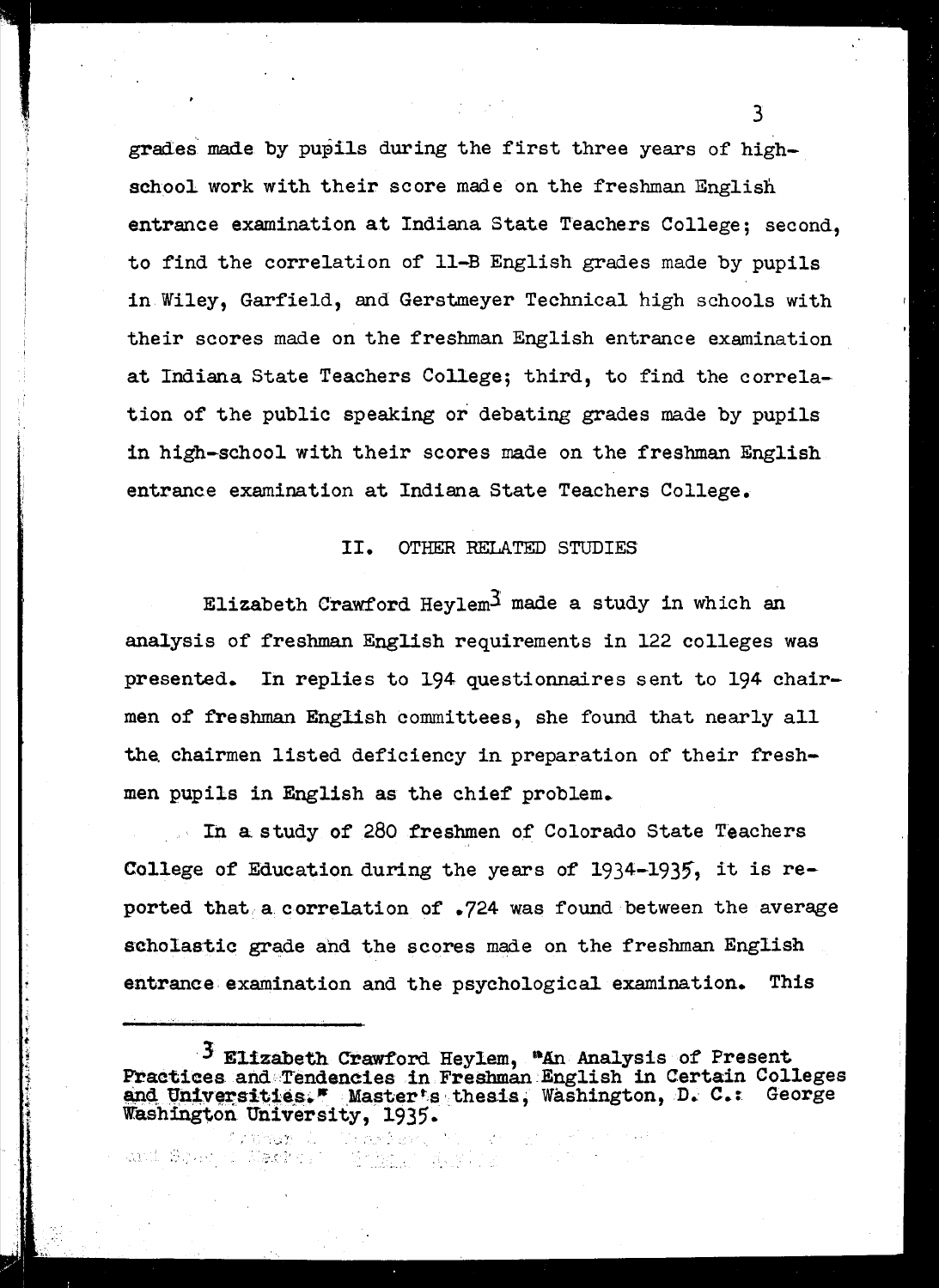study shows a decided relationship between success in college work and the scores made on the freshman entrance examination given in English and the psychological examination. 4

.. j  $^{\circ}$ • I

<u>International Control</u>

**I**  $\parallel$ !

!;I

#### III. LIMITATIONS OF THE STUDY

There is one factor that might cause some variation in the findings of this study. This study is a correlation of teacher's marks with scores made on an objective examination. Therefore, the question arises as to the reliability of teacher's marks with the actual achievement of a pupil.

Among the investigations that have been made of the relation between achievement test scores and school marks, a recent study reported the correlation between scores on a series of the tests published by the Cooperative Test Service and marks assigned on a percentage basis during the year 1934- 1935 in eight independent secondary schools for boys.<sup>5</sup> Cooperative tests in the following subjects were included in the study: English, Latin, German, elementary algebra, intermediate algebra, plane geometry, solid geometry, trigonometry, biology, ehemistry, and others.

The study showed that the median of 121 correlations was approximately .72, and that all except two of the correlationa were statistically significant. It was also found that

<sup>4</sup> Carrie Mae Scott, "Background and Personal Data as Factors in the Prediction of Scholastic Success in College." Journal of Applied Psychology. XXII, February, 1938. p. 42.

<sup>7</sup> Arthur E. Trax1er, "Correlation of Achievement Scores and School Marks." School Review. 45:776, 1937.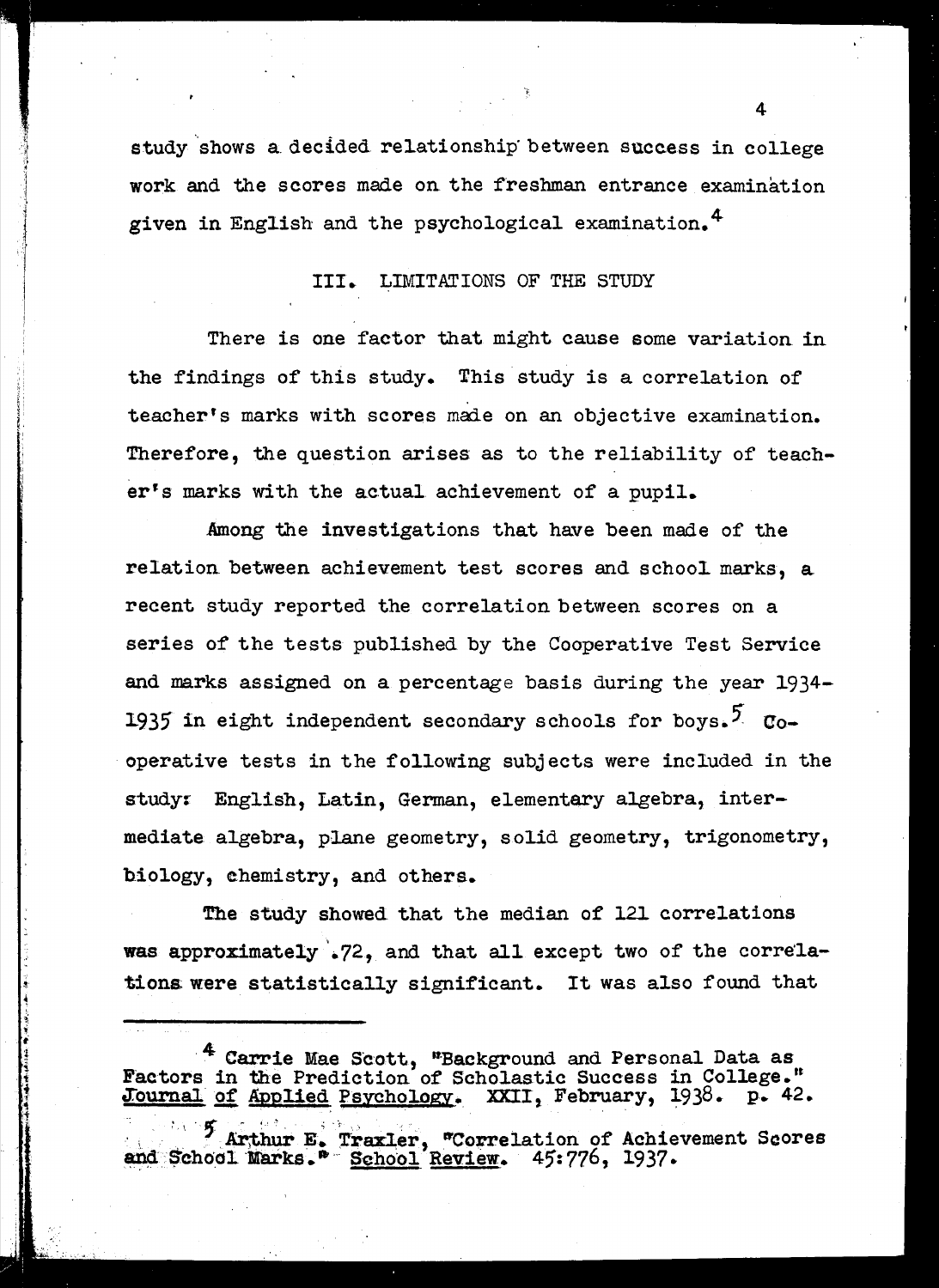the median correlation did not vary greatly from department to department. The median of correlation in English was' .7I which was just .01 lower than the median for all departments.

..

These correlations between achievement test scores and school marks tend to be higher than those reported in most studies of this kind. The general tendency appears to be for school marks and achievement scores to give a positive correlation not far from .50.<sup>6</sup>

Roberts<sup>7</sup> reports correlations on 25 studies of .53 to .69 between college and high-school marks and also correlations from .31 to .60 between intelligence test scores and highschool marks. He makes the statement that combining intelligence scores will all other good measures, the exceedingly high correlations of .75 to .80 are obtained between these measures and school marks. He also states that the intelligence scores have shown themselves our surest guide in detecting the very highest and the very lowest of intellectual ability.

No failing grades were listed on the transcript of credits. The reason for this is that if a student fails in anyone of the first six semesters of English in high-schooI he must make up this English work at a later date. The pupil is then given the grade that he receives when he makes up the failing grade.

 $\mathcal{C}$  .  $\mathcal{C}$  . Roberts, "Objective Measures of Intelligence in Relation to High School and College Administration." Educational Administration and Supervision. 8:530-40, December, 1922.. ·

and an  $\epsilon$  . This can be a more

 $5^{\circ}$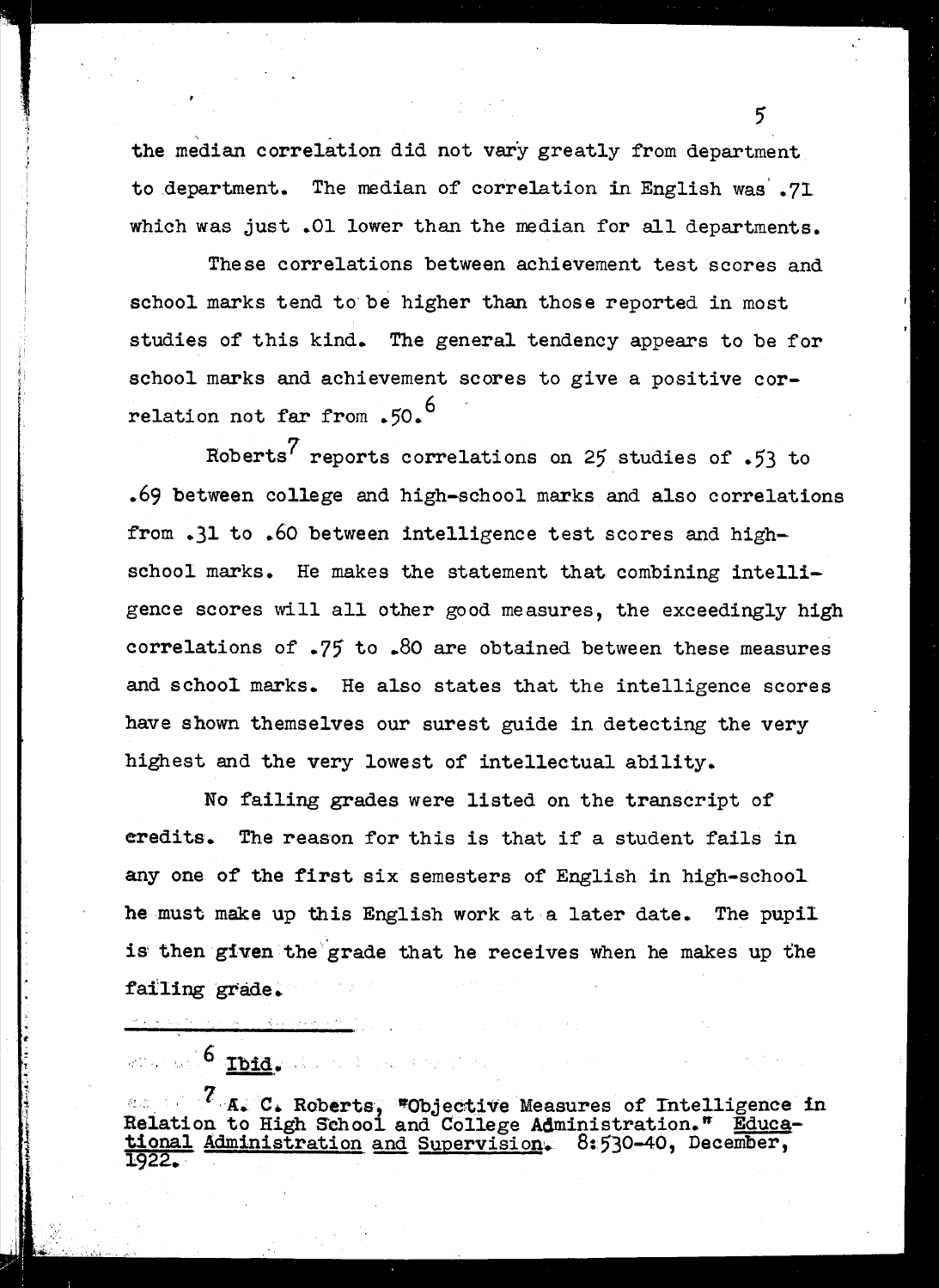#### CHAPTER II

#### METHOD AND PROCEDURE

#### I. COLLECTION OF DATA

Sources of data. The data for this study were obtained from two sources. First, the English grades made by the pupils in high school were obtained from the record of each pupil from the high school from which he graduated. The se transcripts may be found in the files of the Registrar's Office of Indiana State Teachers College. Second, the scores made by the pupils on the freshman English entrance examination at Indiana State Teachers College were obtained from the files of the English department of Indiana State Teachers College. It was necessary to use a questionnaire to find out the English curriculum in the different high schools..

Selection of data. The high-school English grades of every pupil that had entered Indiana State Teachers College during the years 1934, 1935, 1936, and 1937 were tabulated except the grades made in the fourth year of high school English. Only three years of high school English are required and the majority of the students had credit for only three years. The fourth year in most high schools is composed entirely of literature' and would not be related to the freshman examination, as it tested only grammar, composition, spelling, and rhetoric.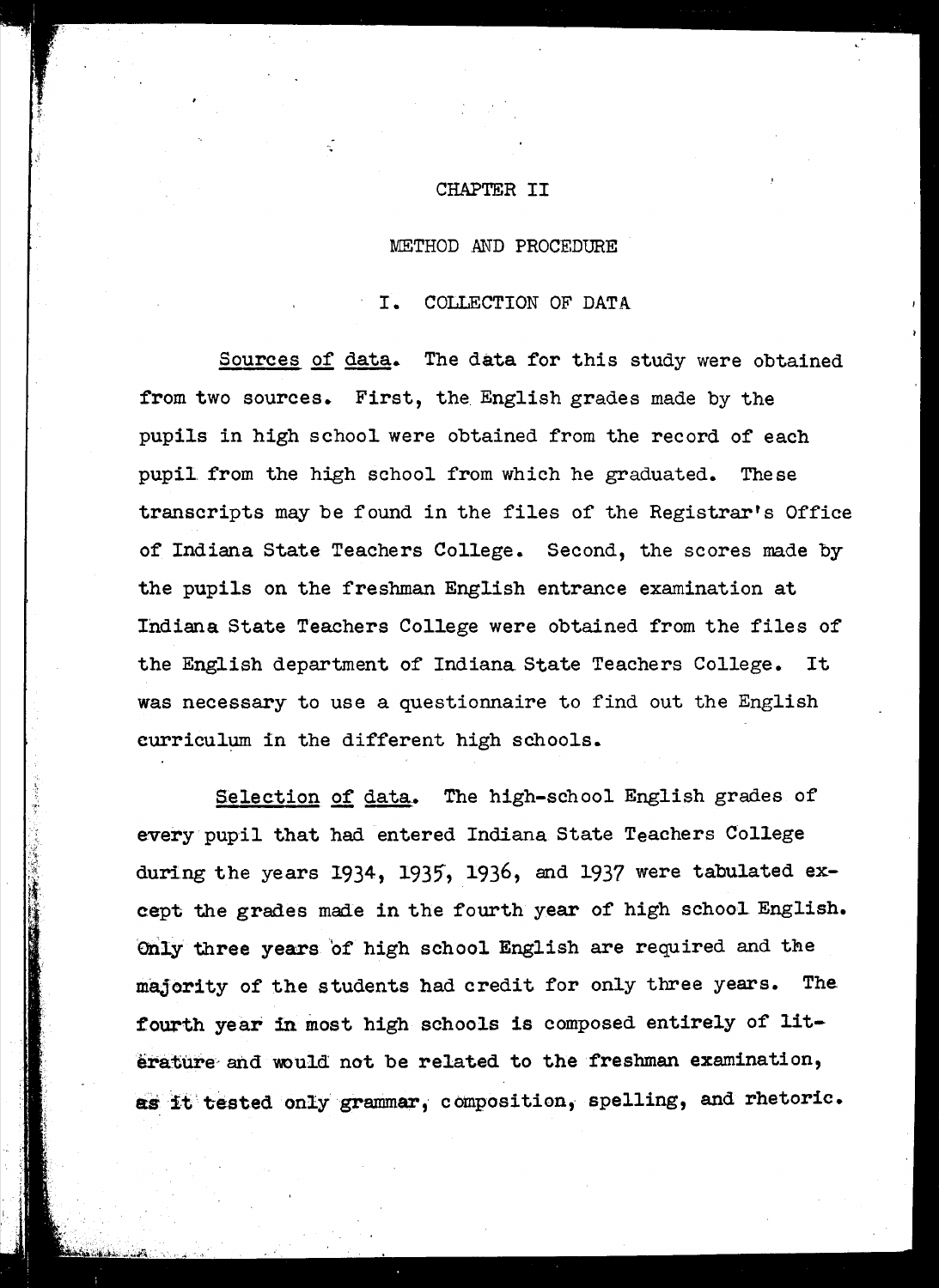Not all of the grades found on the transcript of credit of the pupils were usable because several grading systems had been employed in making the permanent records in the different high schools. The five-point letter system and the percentage system were the most commonly used, and only the cases in which these systems had been used were retained. There were only a few schools that used grading systems that differed from these two general types.

There was some difference in the range of the percentage values that each letter represented in the five-point letter system used by the different schools. Table <sup>I</sup> shows the percentage values of each letter of the five-point letter system used by eight of the high schools sending the most students to Indiana State Teachers College. It can be seen by the table that a letter grade does not have the same value in every high school.

It was decided to change the grades given on the transcript in percentages to the five-point letter grading system. In order to do this the values used by the Gerstmeyer Technical high school were used as a standard, because they were found to be the median values of all the high schools listed in the table, and also it is the largest high school listed in the group.

After all grades were placed on the five-point letter system a composite score for the six grades was made by assigning a numerical value of four to an A, a value of three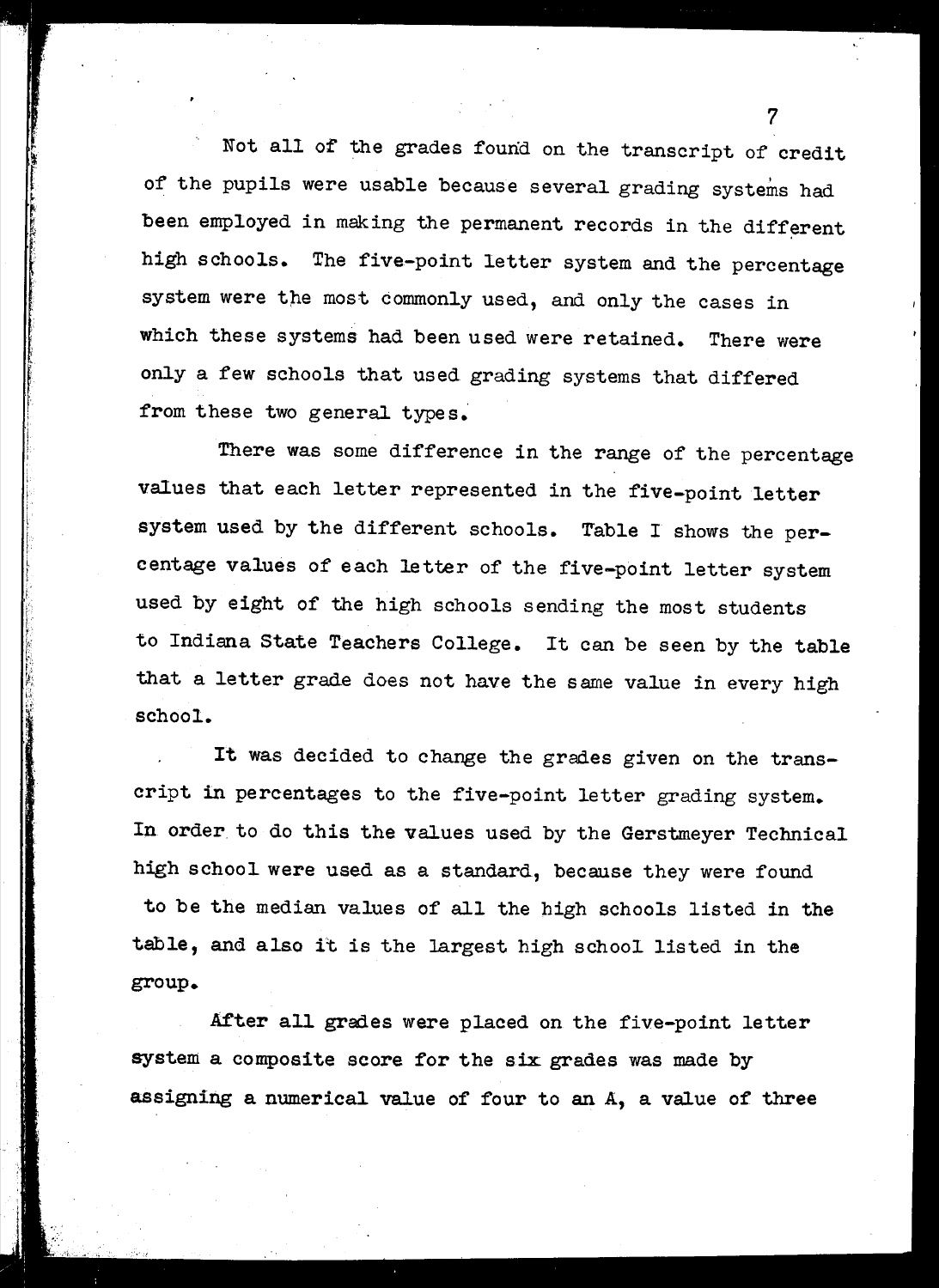### TABLE I

DIFFERENCE IN PERCENTAGE VALUES OF LETTERS GIVEN BY EIGHT HIGH SCHOOLS

| School                | <b>Value of</b><br>an "A" | Value of<br>$a$ <sup>n</sup> $B$ <sup>n</sup> | Value of<br>a "C" | Value of<br>a "D" |
|-----------------------|---------------------------|-----------------------------------------------|-------------------|-------------------|
|                       |                           |                                               |                   |                   |
| Worthington           | $100 - 95$                | 94–88                                         | 87-80             | $79 - 75$         |
| Vincennes             | $100 - 95$                | 94-88                                         | $87 - 80$         | $79 - 75$         |
| Jasonville            | $100 - 95$                | 94-88                                         | 87-80             | $79 - 75$         |
| Terre Haute:          |                           |                                               |                   |                   |
| Garfiled              | 100-95                    | 94-90                                         | 89-80             | $79 - 75$         |
| Gerstmeyer            | $100 - 95$                | 94-88                                         | 87-80             | $79 - 75$         |
| Wiley                 | $100 - 95$                | $94 - 87$                                     | 86-80             | $79 - 75$         |
| Glenn                 | $100 - 94$                | $93 - 87$                                     | $86 - 81$         | $80 - 75$         |
| Clinton<br>المالي أكو | $100 - 95$                | 94-87                                         | $86 - 81$         | $80 - 75$         |
|                       |                           | Below $75$ is " $F$ ",                        | or failure        |                   |

 $\frac{1}{\epsilon}$ 

o.

 $\frac{d\Delta_{\rm{eff}}}{d\Delta_{\rm{eff}}}$  and

 $\mathfrak{I}[\varphi_{\mathfrak{p}}^{\text{w}}\varphi_{\mathfrak{p}}]$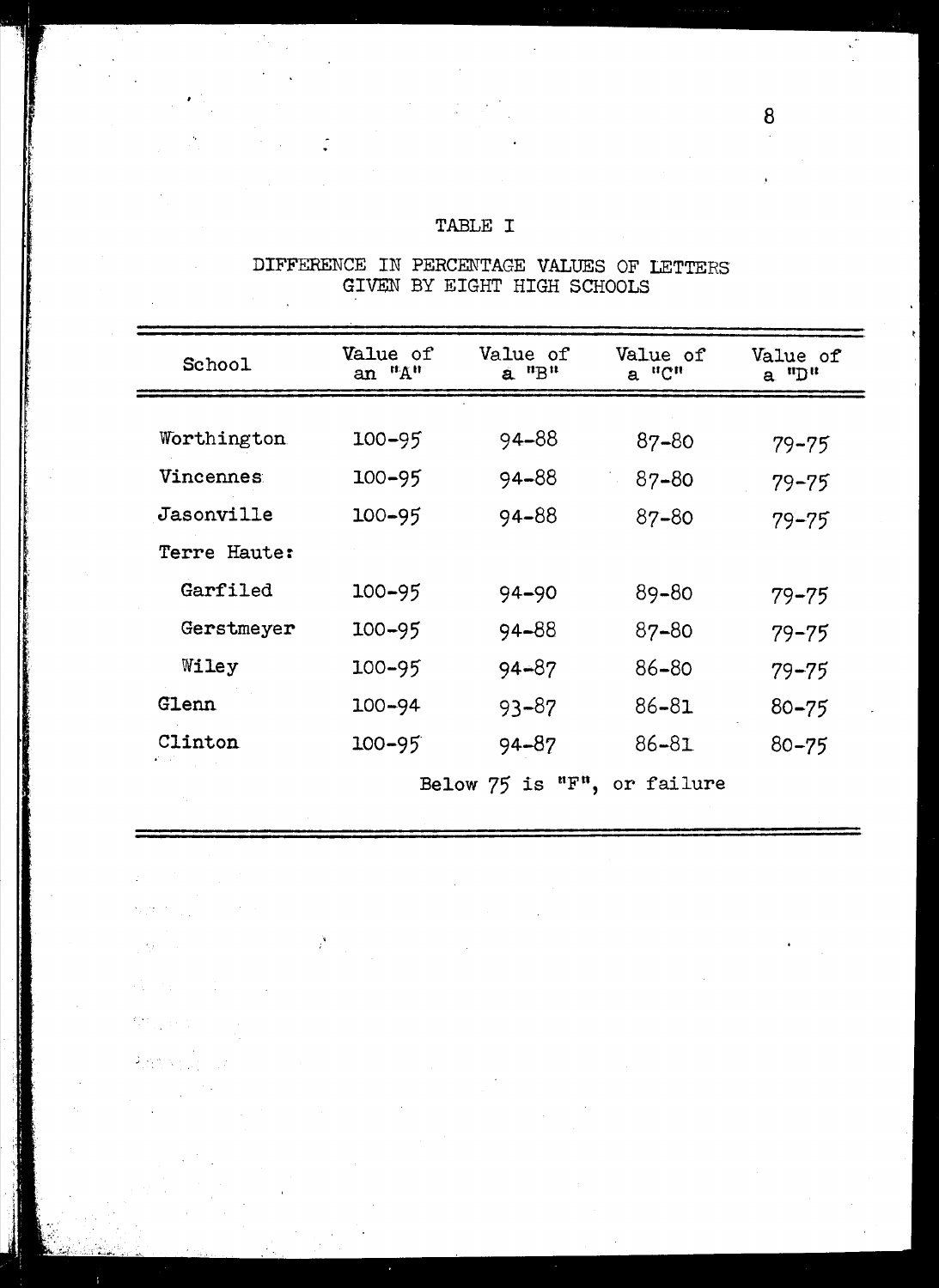to a B, a value of two to a C, and a value of one to a D. The value of each pupil's grades were added, giving each pupil a composite score ranging from six to twenty-four. A pupil having six Ats for his six semester grades in English would receive a rating of twenty-four. A pupil having six D's would receive a rating of six. Thus other pupils would have a rating somewhere between six and twenty-four. These composite scores were used as one set of scores in calculating the coefficient of correlation.

Some schools used a plus or minus sign after the letter grades and others did not. All the plus and minus signs were dropped from all grades by the writer in making his computa tions.

In some cases only the yearly grades were listed. In order to get six semester grades for every pupil, it was necessary to write in three grades for those pupils who had only yearly grades given. In these cases, the grades given were the same as the pupil's grade for the entire year.

The freshman English examination score for each of the pupils was found in deciles from 1 to 99. Many different English examinations have been given to the entering freshman  $\ddot{\phantom{a}}$ over the four-year period, but the English department has reduced the scores made on all examinations to <sup>a</sup> decile ranking. These scores constitute the remainder of the data for calculating the coefficient of correlation in each part.

ង ស្រុកថ្ងៃ បានក i Pilipina Powy o Nebusaji na dibu

ともまりとうい

 $\mathbf{Q}$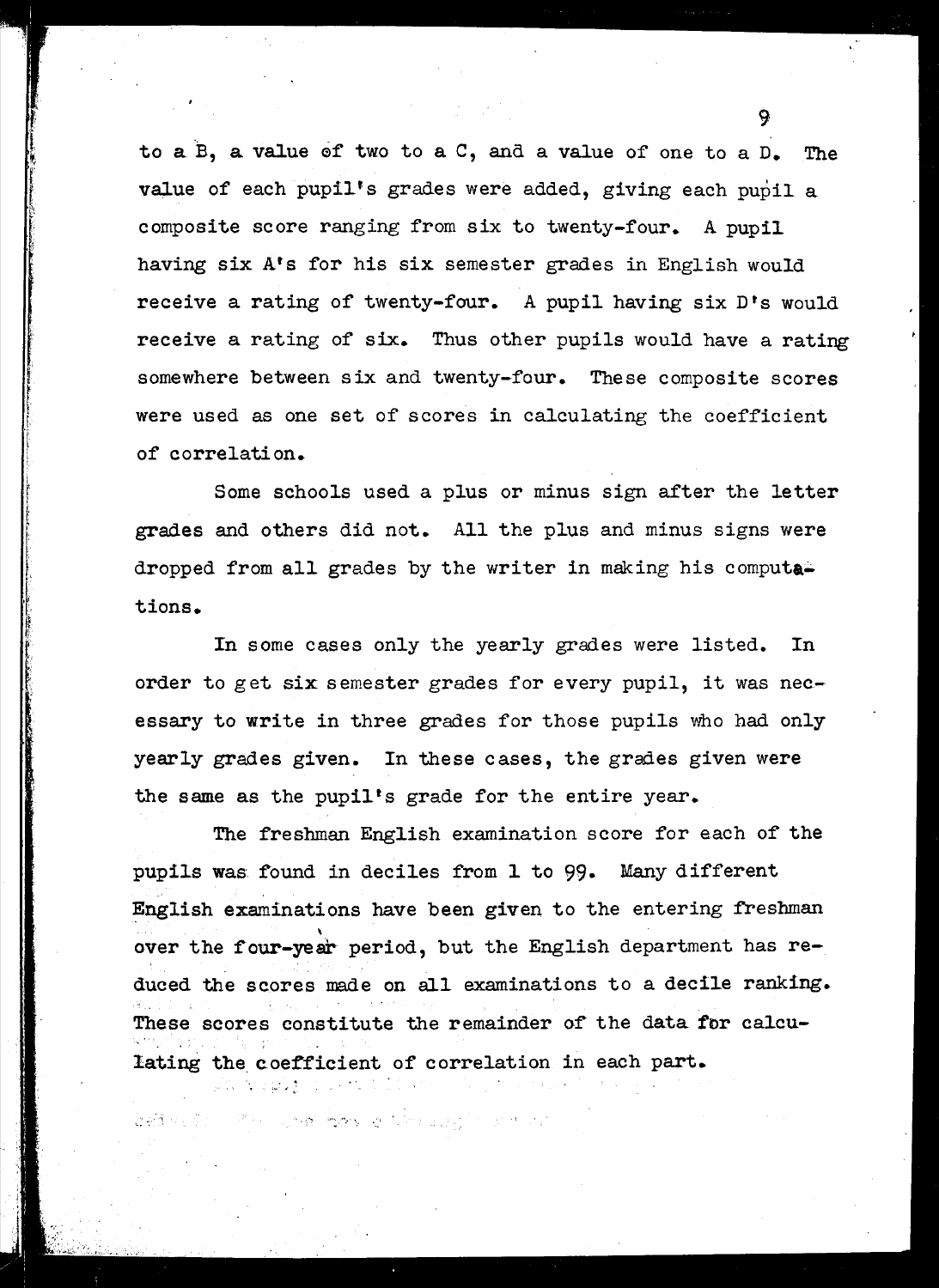The questionnaire. In an endeavor to find out the English curriculum in different high schools, questionnaires were sent to eight of the high schools that send the most pupils to Indiana State Teachers College.

Five of these schools reported that the first three years of English were composed of grammar, composition, and literature intermingled. The. fourth year was given over to literature alone.

The other three high schools, Garfield, Wiley, and Gerstmeyer Technical, reported a slight difference in that their third year was broken up into two parts, the first half of the year being entirely composed of grammar and composition and the last half being composed of literature.

It was necessary to know these facts before the first two parts of this study could be separated from each other.

.<br>ا  $\mathcal{D}_i$ 

In answer to the eight letters sent to these schools it was also indicated that each school has already adopted a special composition and grammar course with the idea of preparation for college, or that it is going to adopt one in the near future. For instance, this reply was received from Sullivan High School, Sullivan, Indiana: "Beginning next year a summary and review of grammar, punctuation, and composition will be offered for seniors planning to attend college. The students themselves are asking for it."

In reply from Clinton High School this answer was re- $MSE$  are now offering a grammar-composition review ceived: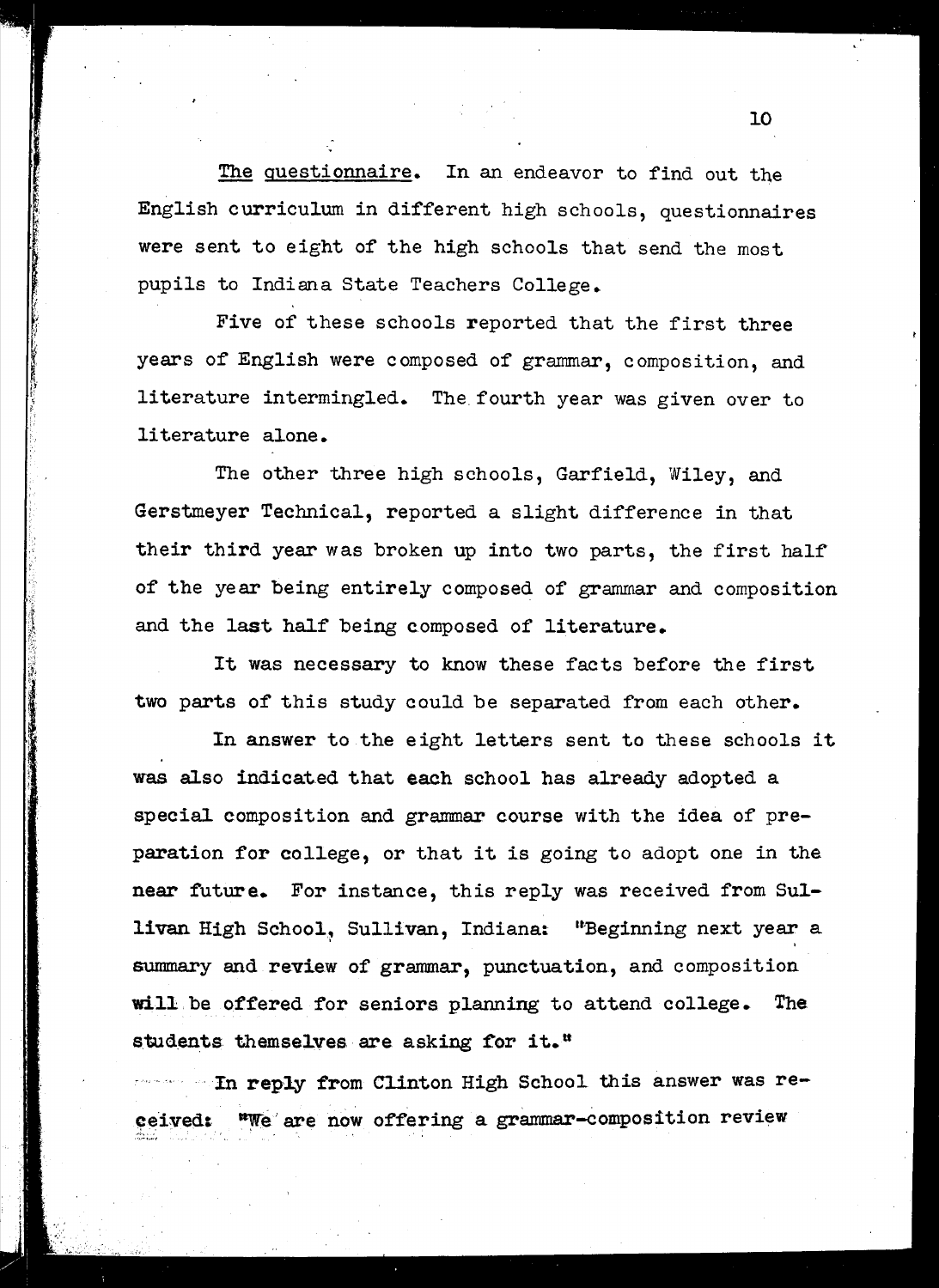course designed especially for students who expect to enter college."

Similar answers were received from the other high schools.

#### II. STATISTICAL PROCEDURE

In finding the coefficient of correlation between the grades made by the pupils in high school and the scores made on the freshman English entrance examination, a modified form of Pearson's Product-Moment Method formula was used. The formula is:

# $N \le XY - \le X \le Y$ <br> $\sqrt{(N \le X^2 - (\epsilon X)^2)(N \le Y^2 - (\epsilon Y)^2)}$

Although the above formula is somewhat more complicated in form than Pearson's first formula,  $\frac{1}{x}$  it is generally preferable to the latter because it involves only the use of raw scores and the mathematical computation may be done on a cal-The modified form of Pearson's Productculating machine. Moment Method formula was obtained from Mr. R. F. McDaid of the Mathematics department of Indiana State Teachers College.

> PRESENTATION OF DATA III.

Correlation between high school English grades and the scores made on freshman English entrance examination. **One** thousand six hundred ten cases were available for use in this

Karl J. Holzinger, Statistical Methods for Students<br>in Education. (Boston: Ginn and Company, 1928). p. 146.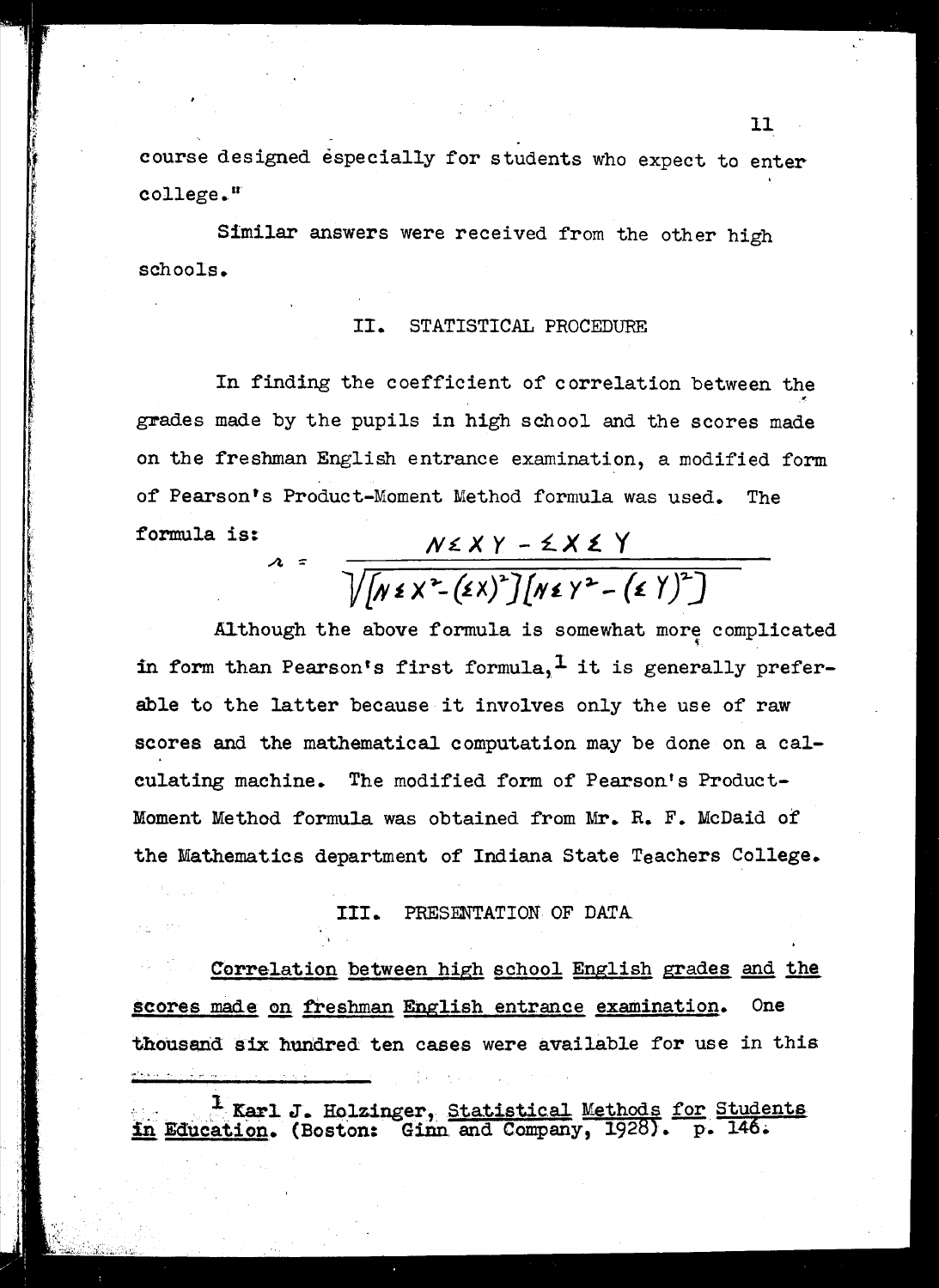part of the study. Using the composite score for each pupil computed by using the high-school English grades and the decile ranking of each pupil on the freshman English examination a coefficient of correlation of .624 was found. Owing to the fact that the number of cases used was exceedingly large, the probable error was a very small one. The probable error was .01.

!.

Correlation between 11-B composition and grammar courses at Wiley, Garfield, and Gerstmeyer Technical high schools and decile rankings of pupils on freshman English entrance examination. Owing to the fact that the college freshman English examination tested only spelling, composition, and grammar, it is important to see what variation in correlation there would be in the marks made on a strictly grammar and composition course with the scores on the freshman English examination and the marks made on <sup>a</sup> course in which it was necessary to include literature along with the composition and grammar as was the case in the first part of this study. The three city high schools of Terre Haute, Garfield, Wiley, and Gerstmeyer Technical, were the only schools included in this part of the study because each of these schools has a course during the first half of the junior year consisting of grammar and composition alone. Since all three schools require their pupils to take this course, each pupil entering Indiana State Teachers College from these three schools in the last four years is included in this part of the study. Since there was only one mark given

 $12<sup>2</sup>$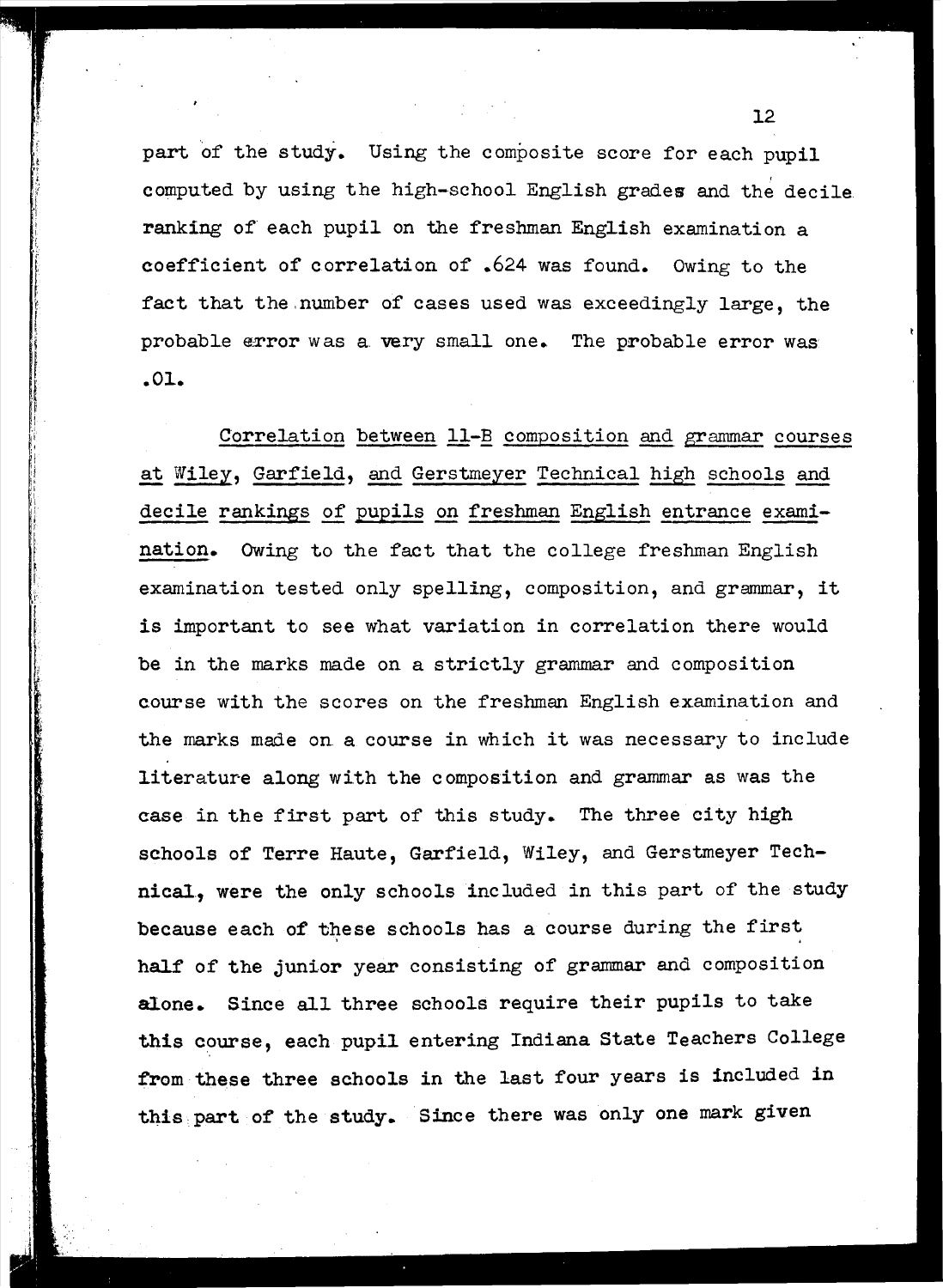each pupil in the course and this mark was a letter in every case, it was not necessary to make a composite score. Each letter was given a numerical value as in Part I of this study. There were  $482$  cases used in this part of the study. The coefficient of correlation between the mark made in 11-B composition and grammar course in Wiley, Garfield, and Gerstmeyer high schools and the decile rank made by the pupils on the freshman college English entrance examination was found to be .598. This correlation was .26 lower than the correlation between the composite score for all English marks and the scores made on the freshman English examination. This finding was unexpected, sice the freshman English examination tested exactly what is given in the Il-B English classes by these three high schools of Terre Haute. The coefficient of correlation found in this part of the study is also very significant owing to the fact that the probable error is only .02.

Correlation between the marks made in debating or public speaking with the decile rankings made on the freshman college English entrance examination. This third part of the study consists of the correlation of marks made by pupils in debating or public speaking with the scores made on the freshman English examination. Only those pupils were used whose transcripts of credits specified that they had taken public speaking or debating and had received a mark in either of them. There were 285 such cases found during the four year period which was used for the study. Of these  $285$  cases, some of the cases were from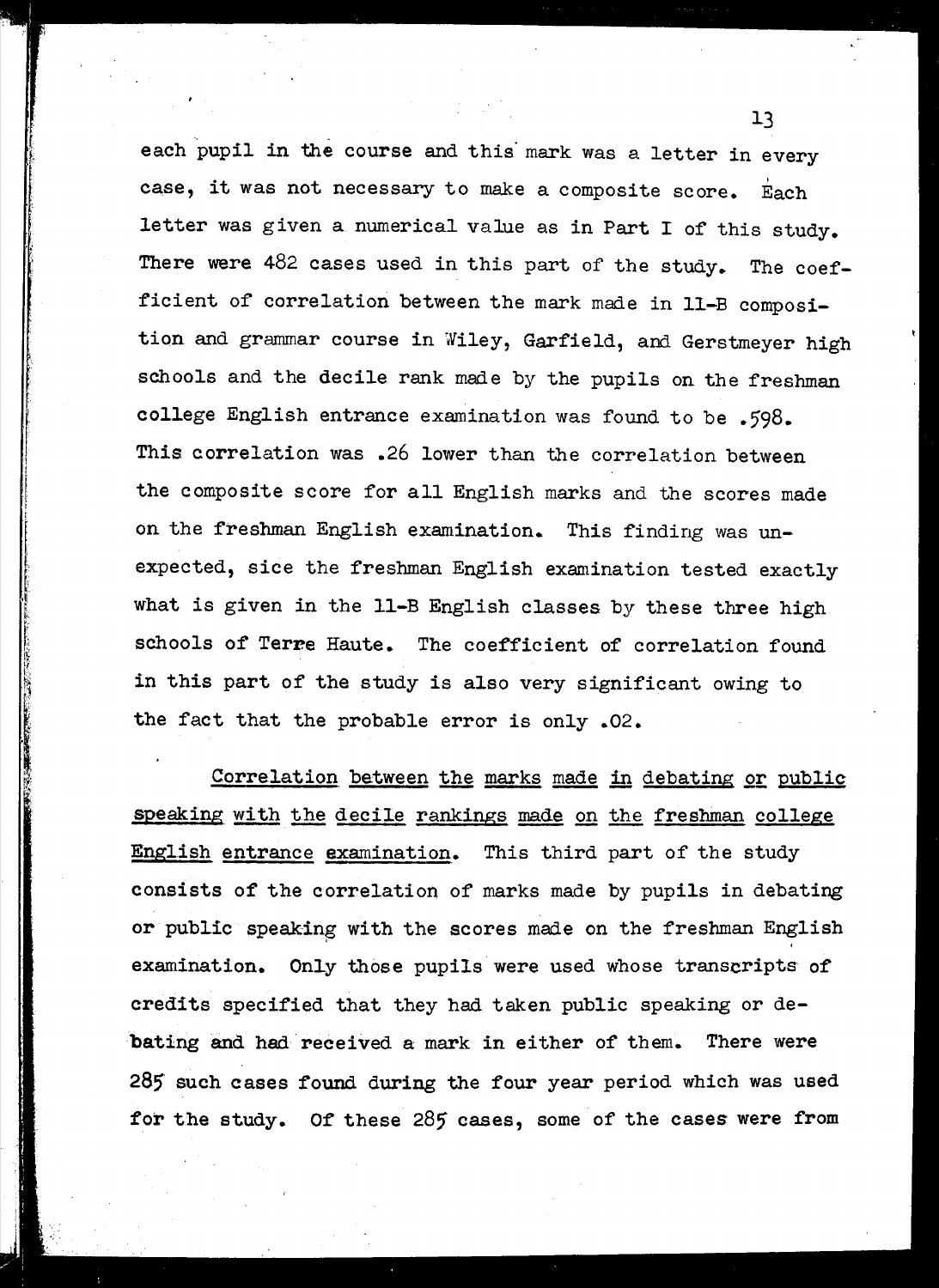high schools that used the percentage system of grading. These percentage grades were transposed into letter grades and a numerical value was attached to each. The coefficient of correlation was calculated using these numerical values and the decile rankings as mention in the previous parts. It was found that the coefficient of correlation existing between the marks made in debating or public speaking and the decile rankings made on the freshman college English entrance examination was .398.

Comparison of correlations. Table II gives the correlations found in each part of this study.

#### TABLE II

| COEFFICIENTS OF CORRELATIONS BETWEEN SCORES MADE |                                       |  |
|--------------------------------------------------|---------------------------------------|--|
| ON FRESHMAN ENGLISH ENTRANCE EXAMINATION         |                                       |  |
|                                                  | AND MARKS MADE IN CERTAIN HIGH-SCHOOL |  |
|                                                  | ENGLISH SUBJECTS                      |  |

| Type of high school subject                                     | Number of<br>cases | Correlation     |
|-----------------------------------------------------------------|--------------------|-----------------|
| Composite grade for first three<br>years of high-school English | 1610               | $.624 \pm .01$  |
| 11-B English grades of Wiley,                                   |                    |                 |
| Garfield, and Gerstmeyer Tech                                   | 480                | $.598 \pm .02$  |
| Debating or public speaking                                     | 285                | $.398 \pm .035$ |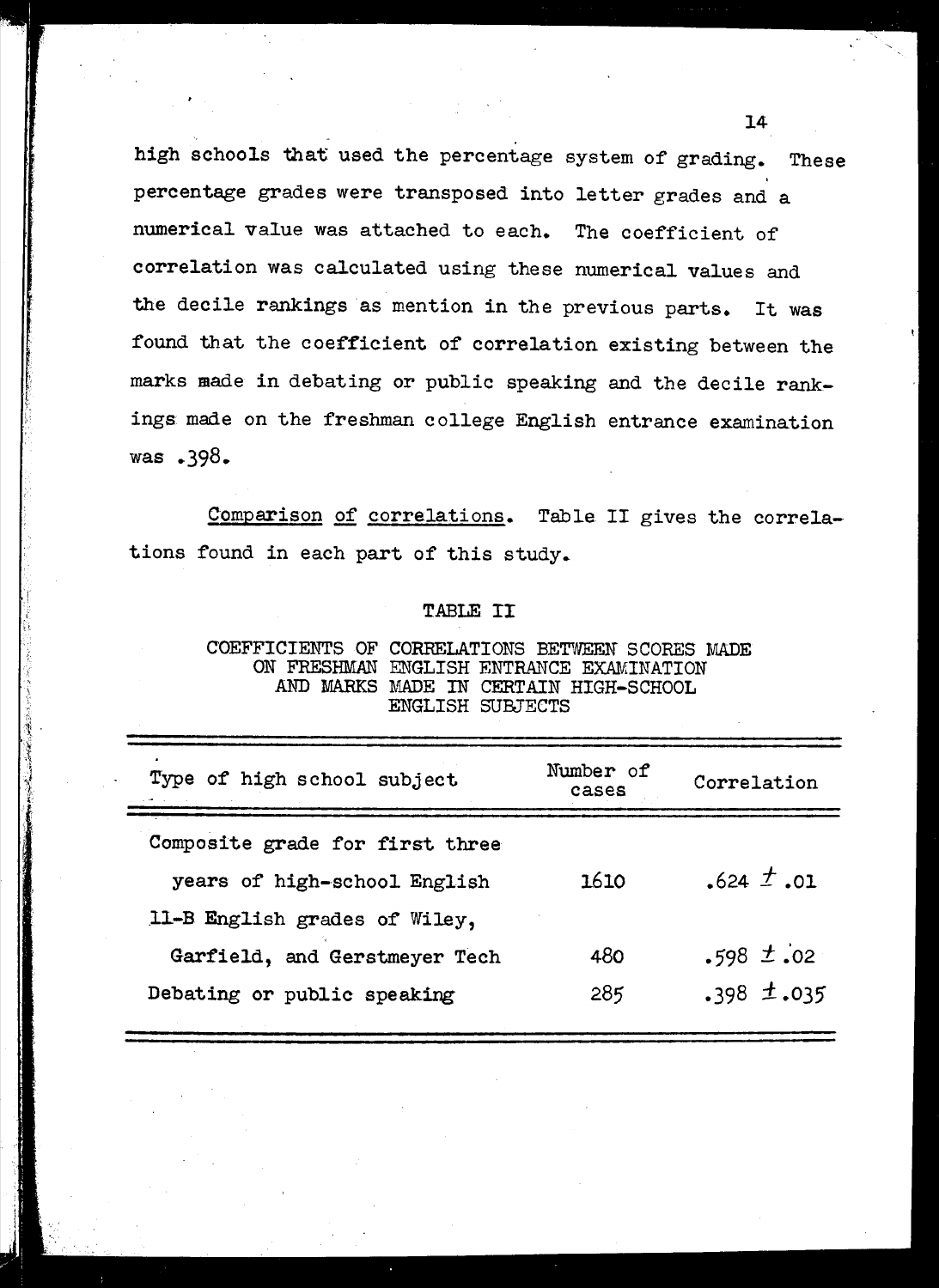$15$   $15$ The correlation between the marks made in debating or . public speaking with the score made on the freshman English examination was .226 lower than the correlation found between the scores made in the first three years of high-school English with the scores made on the freshman college English entrance examination; and it was .2 lower than the correlation found between the mark made in the ll-B English class and the scores made on the freshman college English examination. Since debating and public speaking do not necessarily teach grammar and composition, this lower correlation was expected.

While working with the transcripts of credits of the different pupils it was discovered that some school offered <sup>a</sup> special college preparatory course in grammar and composition during the last half of the senior year. An effort was made to make a separate part of the study our of these particular students who had taken such a course before entering Indiana State Teachers College, however, owing to the lack in the number of such cases, the study was not considered a significant one.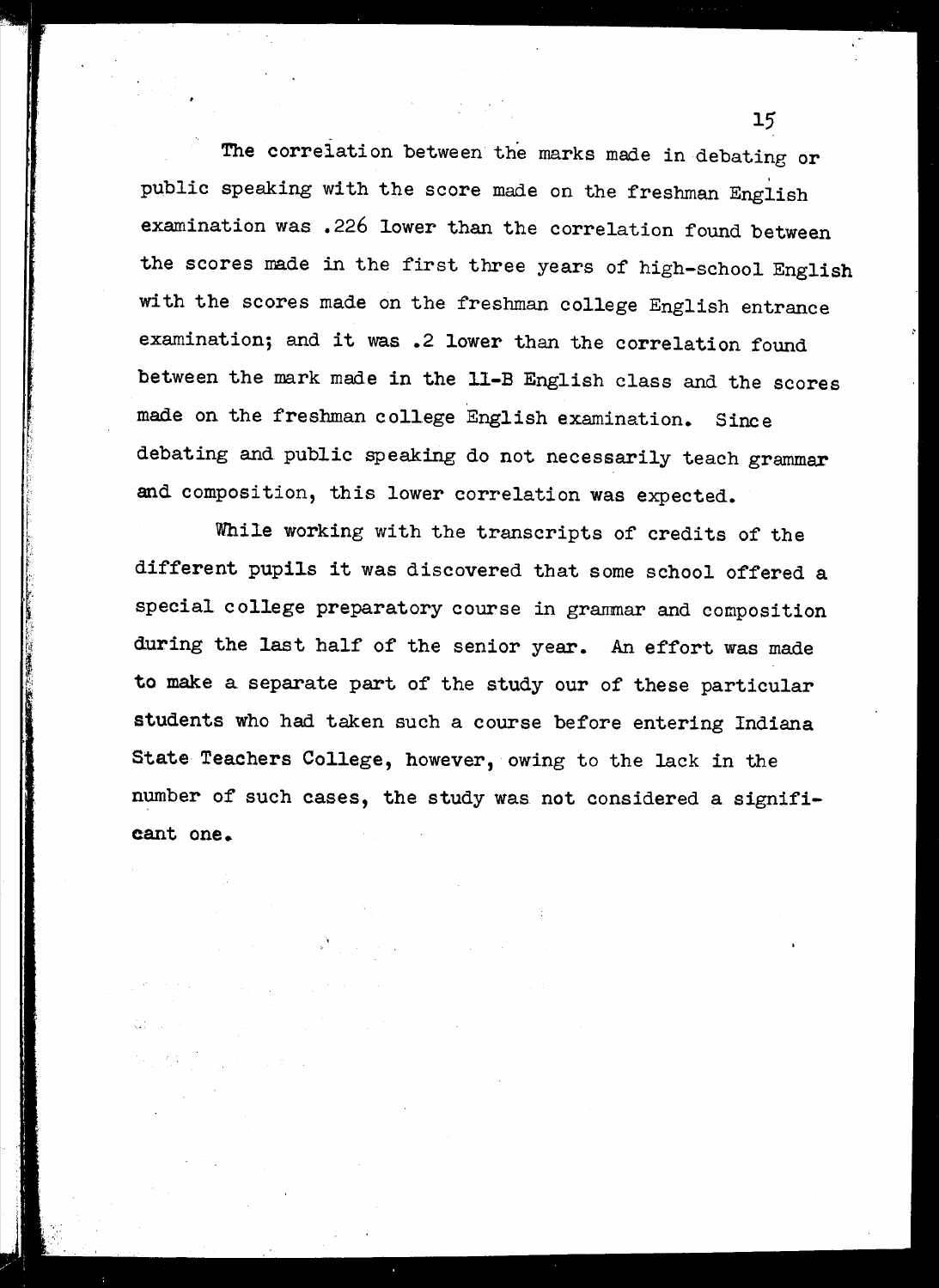#### CHAPTER III

#### CONCLUSIONS .AND RECOMMENDATIONS

#### I. CONCLUSIONS

It was not possible to find any studies like, or similar to, this one. Therefore, the conclusions listed are drawn from facts set forth in this study alone.

1. The positive correlation of .624 found between the marks made in the first three years of high school English and the scores made on the freshman English examination indicates that some relation exists between the two.

2. A student who makes high marks in high school English probably will make a high score on the freshman English entrance examination. Also, a student who makes low marks in high school English will probably make a low score on the English entrance examination.

3. Success in high school English is not an absolute proof of success on the freshman English examination given at the college.

4-. The correlation of .598 found between the marks made on composition-grammar course and the scores made on the freshman English examination is lower than the correlation found in the first part of the study where literature is intermingled in the grammar and composition course.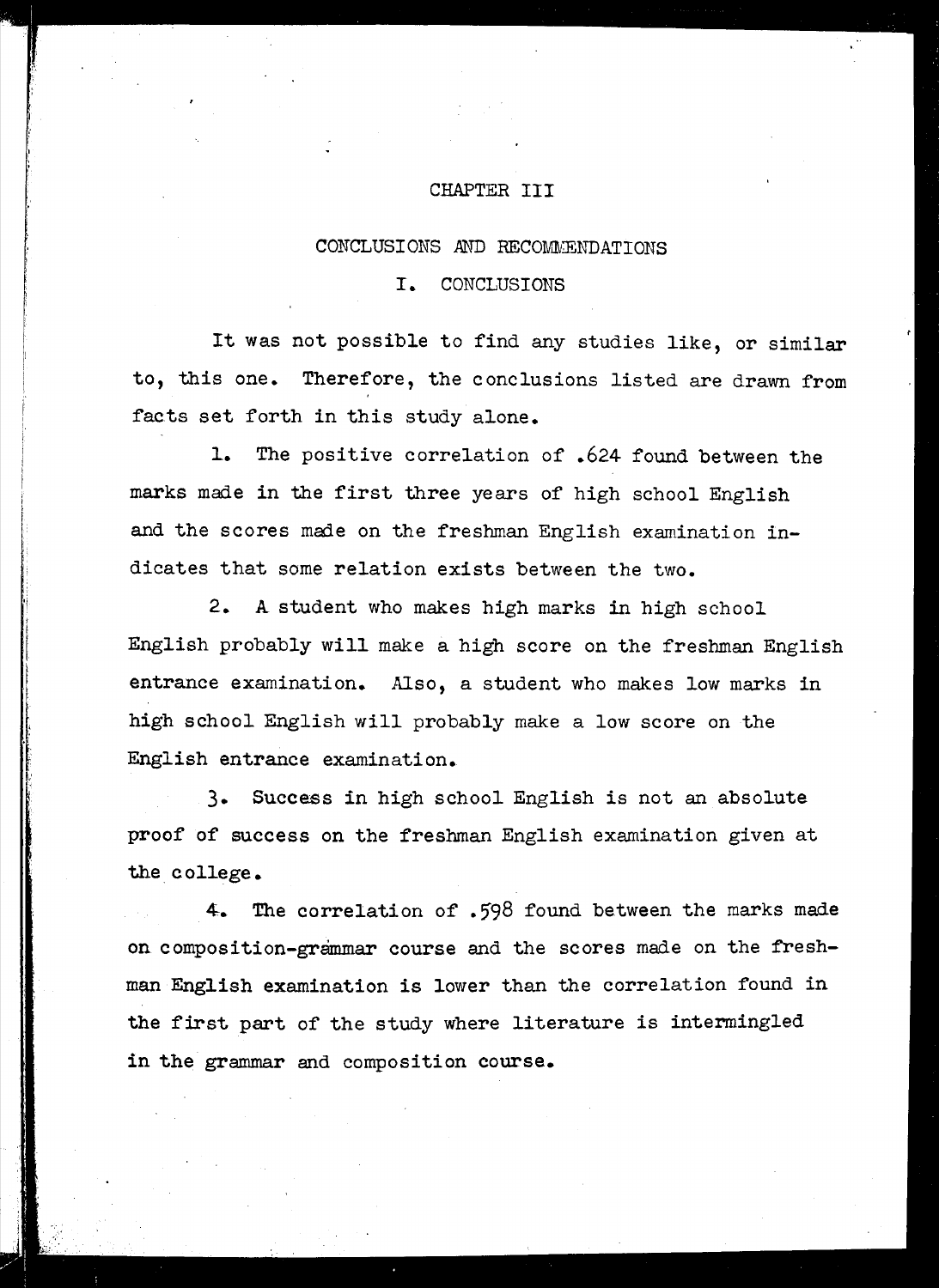5. There is no closer relation between success in high school English classes composed of composition, grammar, and Iiterature as compared with success on the college freshman English entrance examination than there is between success in high school English classes composed of only grammar and composition as compared with success on the college freshman English entrance examination.

6. The correlation of .398 shows that public speaking and debating do not have a high relationship to abilities in grammar, spelling, and composition.

#### II. RECOMMENDATIONS

I

in a strong and the state of the state of the state of the state of the state of the state of the state of the<br>International contract of the state of the state of the state of the state of the state of the state of the st

1. The writer recommends that a follow-up study be made to find the relation between success on the college freshman English entrance examination with success in the freshman English classes.

2. Since pupils begin to realize the need for the fUndamentals of English during their senior year in high school, then it is recommended that the senior literature be given during the junior year and that a complete year of grammar and composition be offered during the senior year of high school.